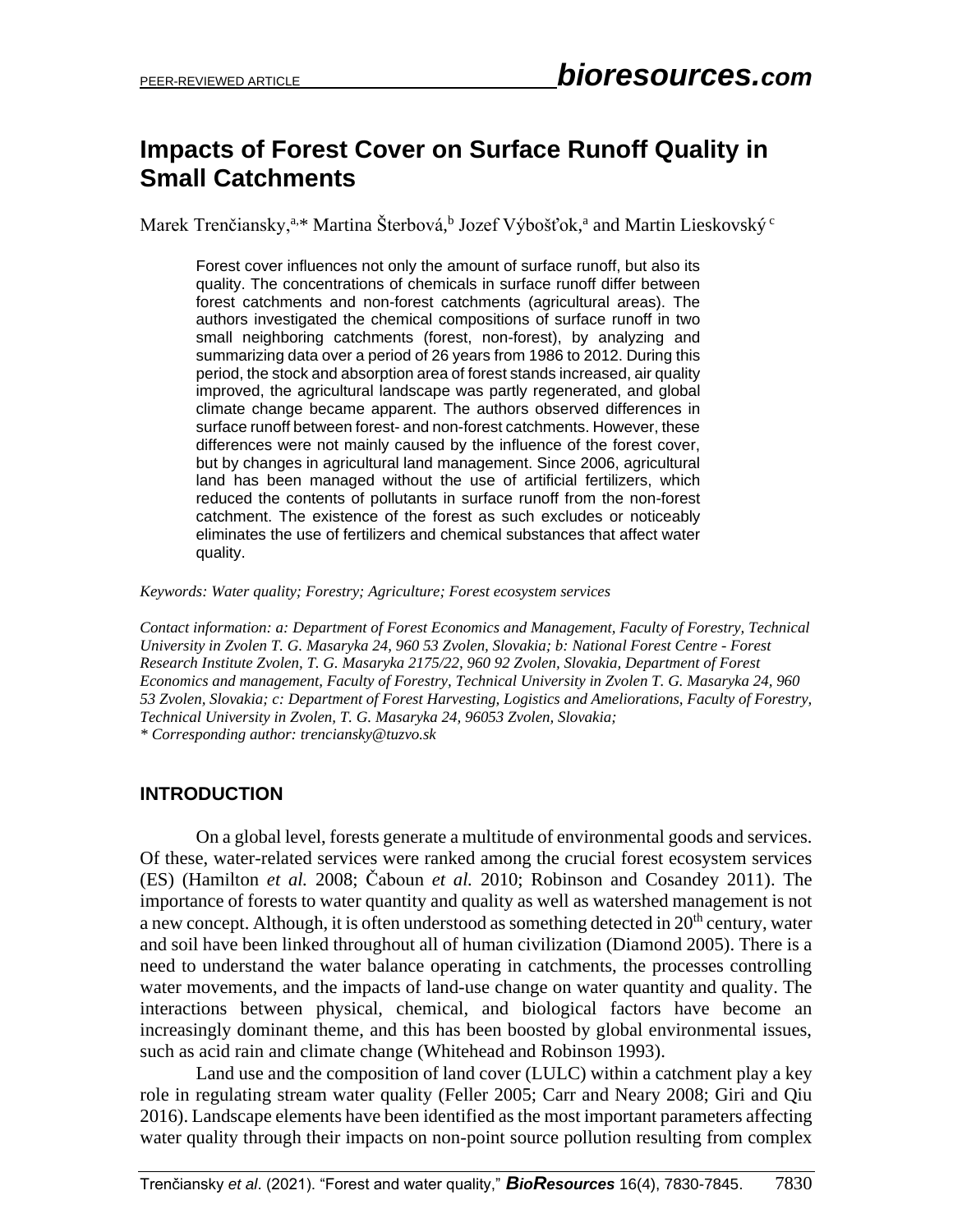run-off and landscape interactions (Gergel 2005; Snyder *et al.* 2005; Uuemaa *et al.* 2007; Moreno‐Mateos *et al.* 2008; Carvalho‐Santos *et al.* 2016). Considering surface runoff from catchment areas into water bodies as the main source of nutrients and pollutants (Tong and Chen 2002), the relationship between water quality and changes in land use has become increasingly important (Xiao *et al.* 2016). The conversion of native vegetation to agriculture and human settlements has resulted in the degradation of many ecosystem services and of biodiversity (Foley *et al.* 2005).

As Baillie and Neary (2015) state, forests can be considered as a major factor influencing catchment hydrology. Forest land use is generally associated with the protection of water resources from contamination (Abildtrup and Strange 2000; Willis 2002; Ernst *et al.* 2004), reducing the amounts of sediment, nutrients, and contaminants (Amatya *et al.* 2003; Robinson and Cosandey 2011) and maintaining good water quality (Aust *et al.* 2011). Neary *et al.* (2009) and Sukhdev *et al.* (2010) stress that the most sustainable and high-quality water sources originate in forest ecosystems, particularly in virgin forests. On the other hand, agriculture and urbanization are the main sources of nutrients and xenobiotics, which subsequently degrade water quality, while forestlands and wetlands act as sinks of non-point-source pollution (Bennett *et al.* 2001)

The physical, biological, and chemical characteristics of forest soils facilitate water filtration, contaminant removal, and nutrient (especially of nitrogen) recycling (Neary *et al.* 2009; Liu *et al.* 2012; Baillie and Neary 2015). Jussy *et al.* (2002) and Rauland-Rasmussen *et al.* (2011) observed low levels of nitrate and various pollutants (*e.g.*, pesticides) under forest cover. Forest soils feature litter layers and high organic matter levels, both of which contribute to an abundant and diverse micro- and macro-fauna. Compared to agricultural lands and grasslands, root systems of forests are extensive, relatively deep and well-developed, thus efficiently extract soil moisture for tree growth; they also transpire more water than other vegetation types. Perennial plants and organic uptake matter in forest soils help to retain nutrients. Consequently, surface runoff is reduced in forest environments, and most rainfall moves to streams by subsurface flow pathways, where nutrient uptake and cycling as well as contaminant sorption processes are rapid (Neary *et al.* 2009).

Forests also prevent erosion and nitrogen runoff. McBroom *et al.* (2008) found that forest catchments retain most nitrogen inputs, even after timber harvesting. Afforestation affects floor drainage, and in most cases, forests can substantially reduce the need for drinking water treatment, thus decreasing water supply costs.

The importance of assessing the relationship between LULC and water quality is obvious (Brauman *et al.* 2007; Uuemaa *et al.* 2007). Many stakeholders are aware of this issue and recognize the role of forest systems in the supply of a number of non-market services, including the protection and prevention of water resources (Dudley and Stolton 2003). In this sense, the aim of this study is to analyse and evaluate the long-term impacts of forest systems on the surface runoff quality in two neighbouring catchments from 1986 to 2012. One of the catchments is covered with forest, while the other is mainly used for agricultural production. With this on mind, the following research questions were formulated:

- RQ1: Which qualitative parameters of water were affected by the forest?
- RQ2: Which qualitative parameters of water were affected by potential identified influences?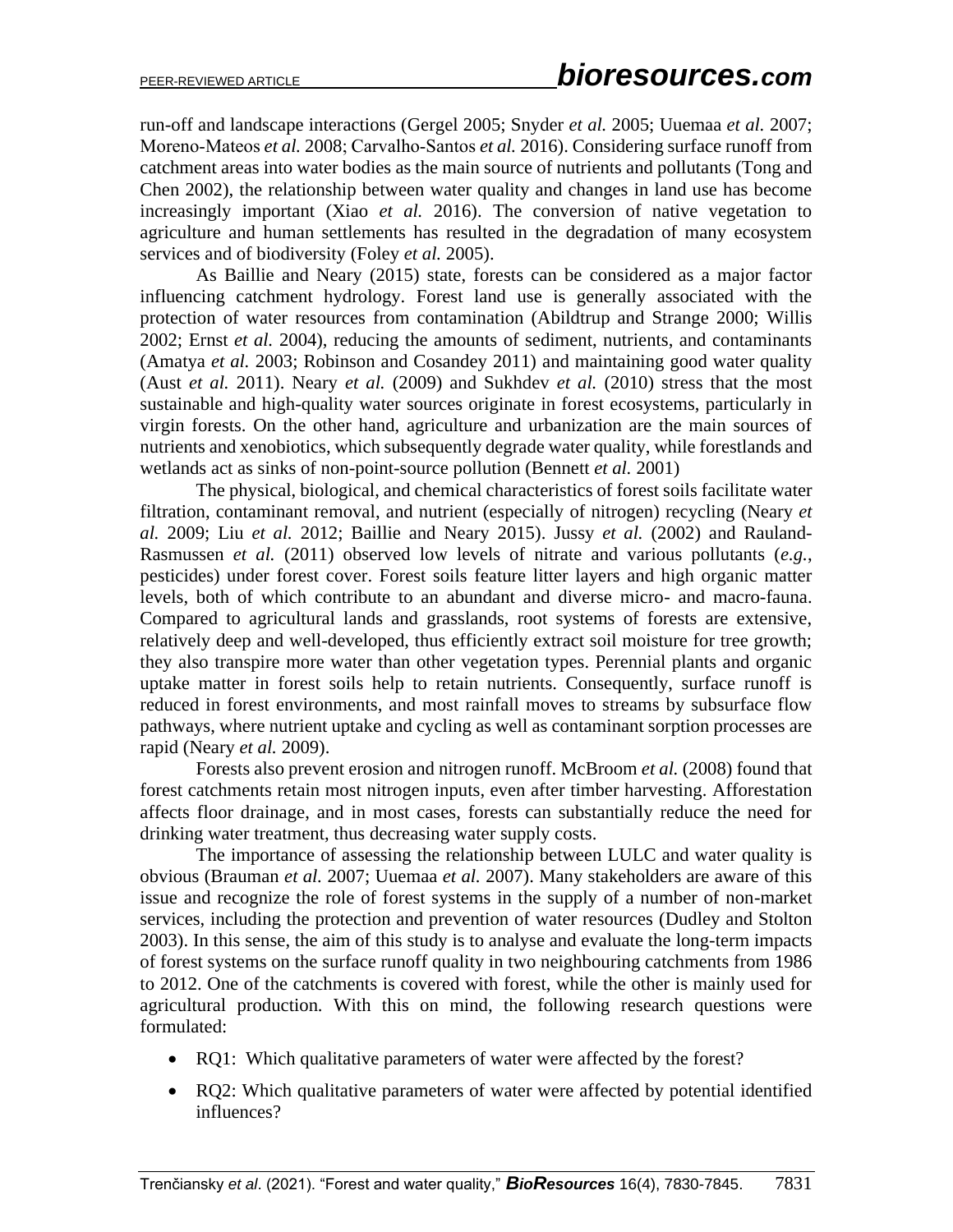The length of the analyzed period makes it possible to assess and identify whether the changes in the analyzed runoff parameter are influenced by the forest itself or whether the change in the parameter was caused by another effect. Potential identified impacts within the analyzed period include the greening of agriculture in non-forested catchment (*"greening" means support of farmers who adopt or maintain farming practices that help meet environmental and climate goals*), improvement of air quality and manifestations of climate change.

# **EXPERIMENTAL**

# **Study Site**

The authors examined the chemical characteristics of surface runoff in two small, neighboring catchments in Central Slovakia in the Slovenské rudohorie. The first catchment  $(0.94 \text{ km}^2)$  had a forest cover area of 85% (green point in Fig. 1); the dominant tree species were spruce (*Picea abies*) and beech (*Fagus sylvatica*). Most trees were planted in 1986 and were 17 years old at the beginning of the experiment and 43 years old at the end of the experiment. Average annual water flow was  $16$  L.s<sup>-1</sup>.



**Fig. 1.** Aerial photograph of the study site. The green point represents the sampling plot for the forest catchment and the orange point represents the sampling plot for the non-forest catchment.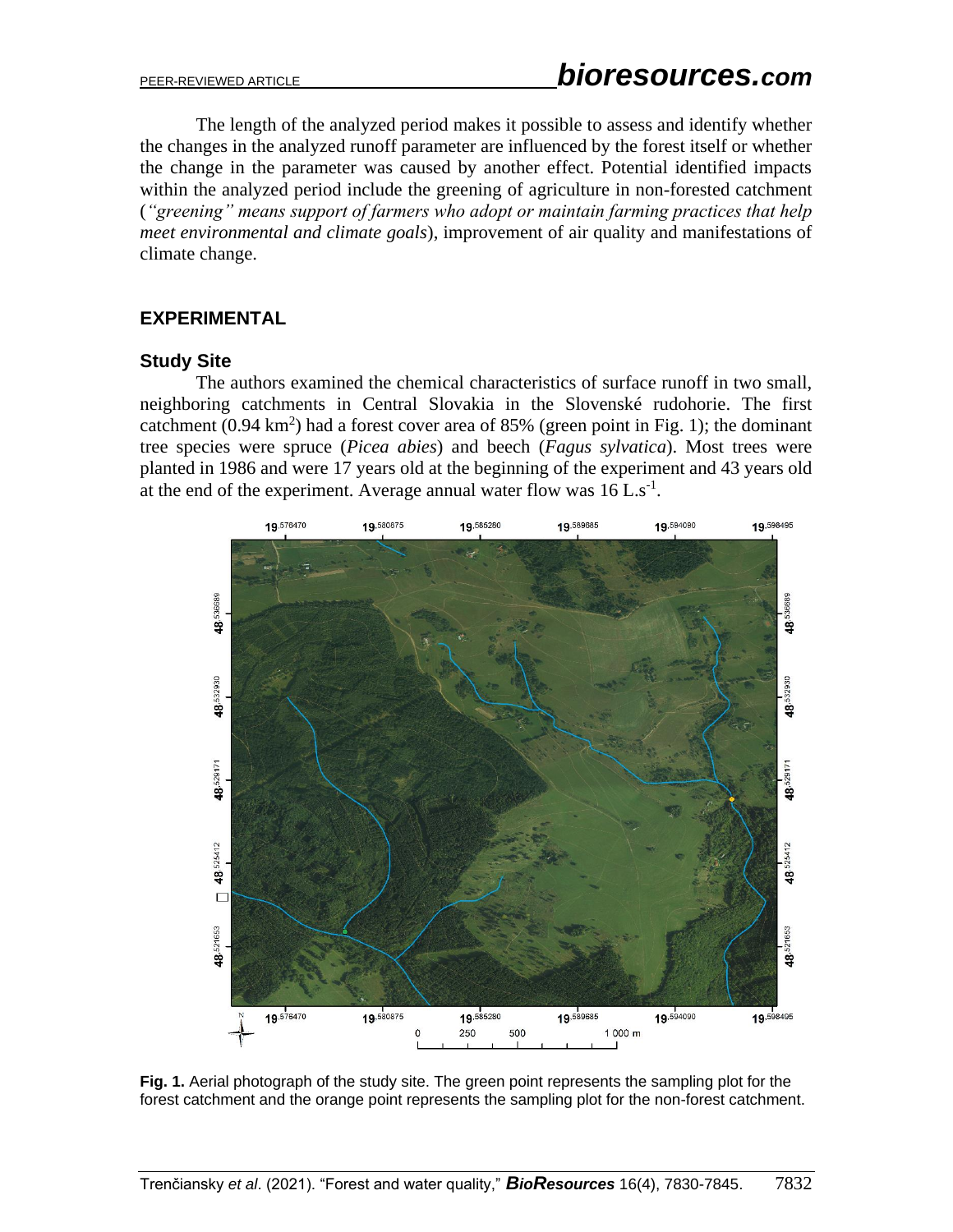The second catchment  $(1.44 \text{ km}^2)$  was located outside the forest and consisted of meadow (70%) and arable land (30%) (orange point in Fig. 1). At the beginning of the experiment, this catchment was used for intensive animal and crop production, with the use of fertilizers and chemical preservatives. In the 1990s, there was a gradual decrease in agricultural production. The number of farmed animals decreased (sheep from 3 000 to 1 800, cattle from 3 000 to 150), and the area of farmed land decreased markedly (1980 there was approx. 4 000 ha, and in 2012 there was 1 500 ha). Some unused arable land was turned into meadows, and some parts became overgrown with shrub species. Since 2006, it has been converted to an organic production unit, and synthetic fertilizers and chemical preservatives were banned. Average annual water flow was  $31$  L.s<sup>-1</sup>.

Both catchments are located at an average elevation of 850 m above sea level; average annual rainfall is 920 mm and average annual temperature 5 ℃. The geological subsoil of both catchments consists of granodiorites and is homogeneous, enabling comparisons between the two catchments. The soil is unsaturated brown soil. Total humus levels reach 225 to 250 t ha<sup>-1</sup>; humus form is moder. Total nitrogen supply is 6.0 to 6.5 t ha<sup>-1</sup>. Most parts of the catchments have a slope of up to 30%, and both catchments are classified as areas with minimal human impact (Klinda *et al.* 2016).

The catchments have a different water flow due to their different size. After conversion to square kilometres, the water flow in the forested catchment would reach the value of 17 L.s<sup>-1</sup>.km<sup>-2</sup>, in the non-forest catchment 21.5 L.s<sup>-1</sup>.km<sup>-2</sup>. Due to the equal exposure, slope, geological and soil conditions, we assume that the different recalculated average water flow is caused by different evapotranspiration.

#### **Sample Collection**

The water samples were collected in the following periods: 1986 to 1990, 1992 to 1994, and 2009 to 2012. Samples were always taken once a month from the exact same place at approximately 1.5 km from the source of the streams. For the purposes of sampling, dams were built in both catchments in 1986. Samples were taken into sterilized containers - sample boxes according to the instructions of the laboratory from a depth of 5 to 10 cm below the surface of the stream. After sampling, the sample boxes were transported in the refrigerator to the laboratory. Water analyses in the first two periods were carried out by the Technical University in Zvolen, while in the third period, they were performed by Stredoslovenská vodárenská spoločnosť (Central Slovak Water Company). The following parameters were determined: nitrites, nitrates, chlorides, sulphates, phosphates (all in mg  $L^{-1}$ ), coliform bacteria (CFU 100 mL<sup>-1</sup>), and pH. The numbers of samples taken in each year are shown in Table 1. A total of 93 samples were analyzed for each catchment.

| <b>Number of samples /Year</b> | 1986 | 1987 | 1988 | 1989 | 1990 | 1992 |
|--------------------------------|------|------|------|------|------|------|
| <b>Forest Catchment</b>        |      | 9    | 11   |      |      |      |
| <b>Non-forest Catchment</b>    |      |      |      |      |      |      |
| <b>Number of Samples /Year</b> | 1993 | 1994 | 2009 | 2010 | 2011 | 2012 |
| <b>Forest Catchment</b>        |      | 2    |      |      | 12   | 12   |
| <b>Non-forest Catchment</b>    |      | ⌒    |      |      | 12   |      |

**Table 1.** Number of Samples Taken Each Year for Water Analysis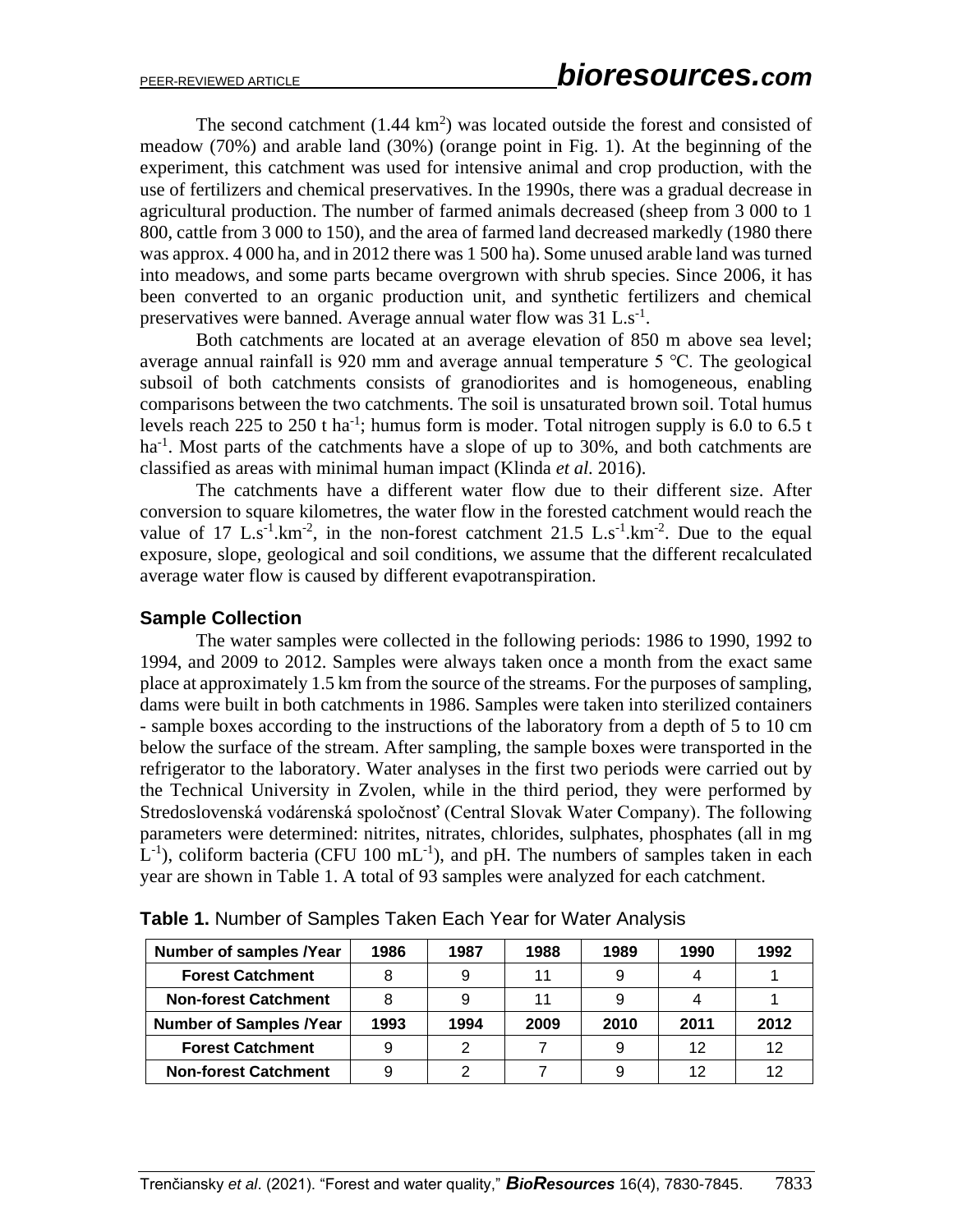# **Statistical Analysis**

From the point of view of processing statistical analyses, the authors divided the analysed period into the first (1986-1994) and second (2009-2012) experimental period. All statistical analyses were conducted in accordance with Statistical methods in water resources (Helsel and Hirsch 1992). When assessing the trend of the development content of individual elements over time for forest and non-forest catchments, the authors used linear trend. Since Kolmogorov-Smirnov test showed that the data do not have a normal distribution (Table 2), the Mann-Whitney U test was used for the analysis of the differences between forest and non-forest catchments. Subsequently, the Mann-Kendall trend test was chosen for assessing the trend over time.

| <b>Water parameters</b> | p-value    |
|-------------------------|------------|
| <b>Nitrates</b>         | $0.000***$ |
| Chlorides               | $0.000***$ |
| Sulphate                | $0.019*$   |
| рH                      | $0.000***$ |
| Coliform bacteria       | $0.000***$ |
| Iron                    | $0.000***$ |
| <b>Nitrite</b>          | $0.000***$ |
| Phosphate               | $0.000***$ |

|  |  |  |  | Table 2. Results of Kolmogorov-Smirnov Test |  |  |
|--|--|--|--|---------------------------------------------|--|--|
|--|--|--|--|---------------------------------------------|--|--|

For all statistical analyses the authors used R studio (version 1.3.1093, RStudio PBC, Boston, MA, USA).

# **RESULTS**

The monitored characteristics can be divided into two groups: Group 1, where the difference between the analyzed characteristics in the forested and forest-free catchment areas was not significant, and Group 2, where the difference between the analyzed characteristics was statistically significant.

# **Water Parameters Not Influenced by Forest Cover**

Group 1 contained the parameters for nitrates, phosphates, iron, and coliform bacteria, which did not differ between forest and non-forest catchments. In the long term, nitrite and phosphate contents were balanced in both catchments. The increased variability of both elements results from the uneven elution of nitrites and phosphates, depending on precipitation. The contents of iron and coliform bacteria showed a slightly increasing trend in both catchments. Iron reaches the surface runoff by transport with dissolved organic matter or from geological bedrock and soil. Faecal contamination results in higher levels of coliform bacteria.

There were no statistically significant differences between forest and non-forest areas.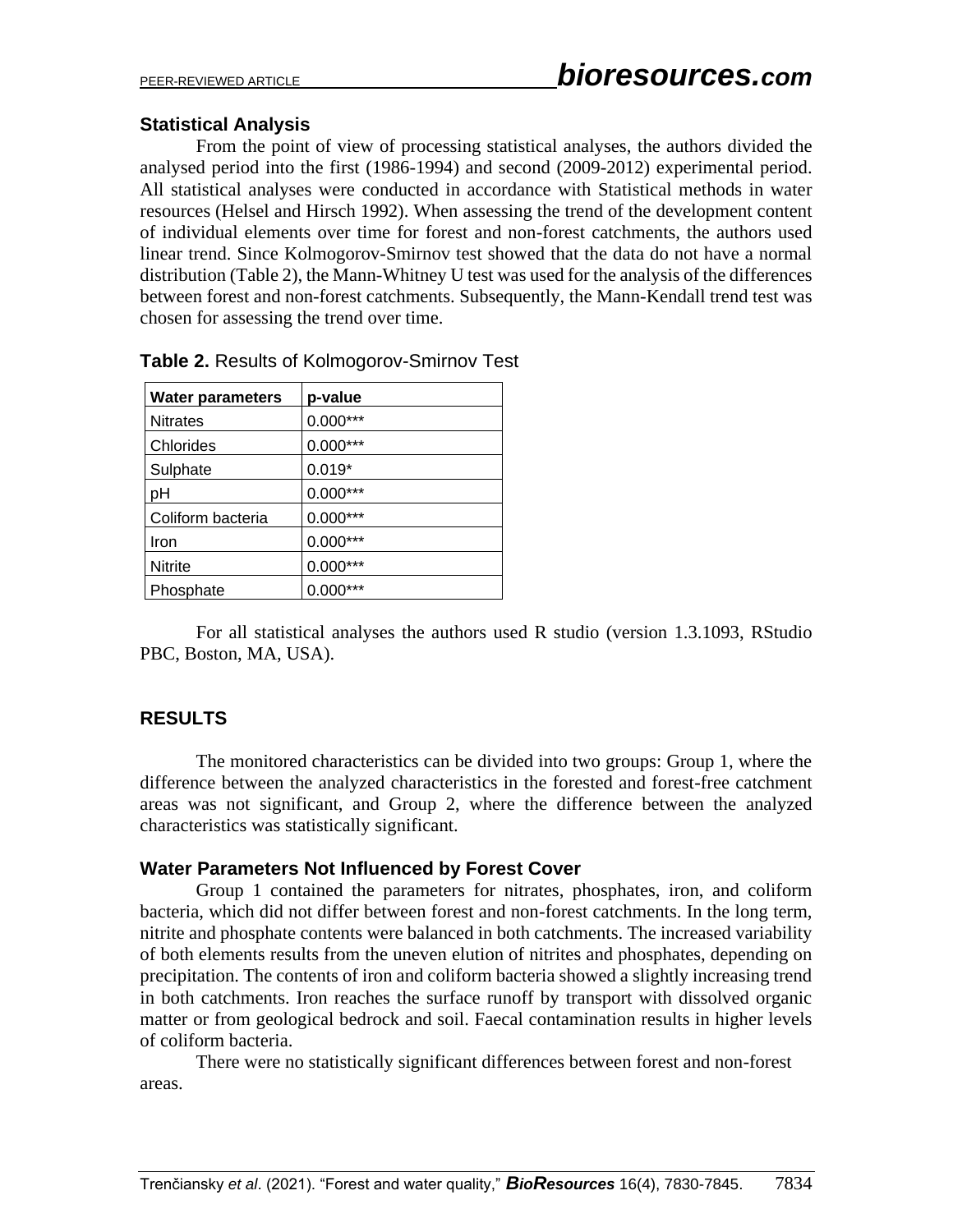

**Fig. 2.** Linear regression analysis for forest and non-forest areas - water parameters not influenced by forest cover. The contents of water parameters of the surface runoff (a) Coliform Bacteria, (b) Iron, (c) Nitrite, (d) Phosphate. Orange color represents the non-forest area and green color the forest area. Color shadow represents the 95% confidence interval (CFU - Colony Forming Units)

**Table 3.** Influence of Forest Cover on Surface Runoff Quality - Water Parameters not Influenced by Forest Cover

| <b>Water Parameters</b> | p-value* |
|-------------------------|----------|
| Coliform bacteria       | 0.599    |
| Iron                    | 0.051    |
| Nitrite                 | 0.327    |
| Phosphate               | 0.914    |

\* p-values of Mann-Whitney U test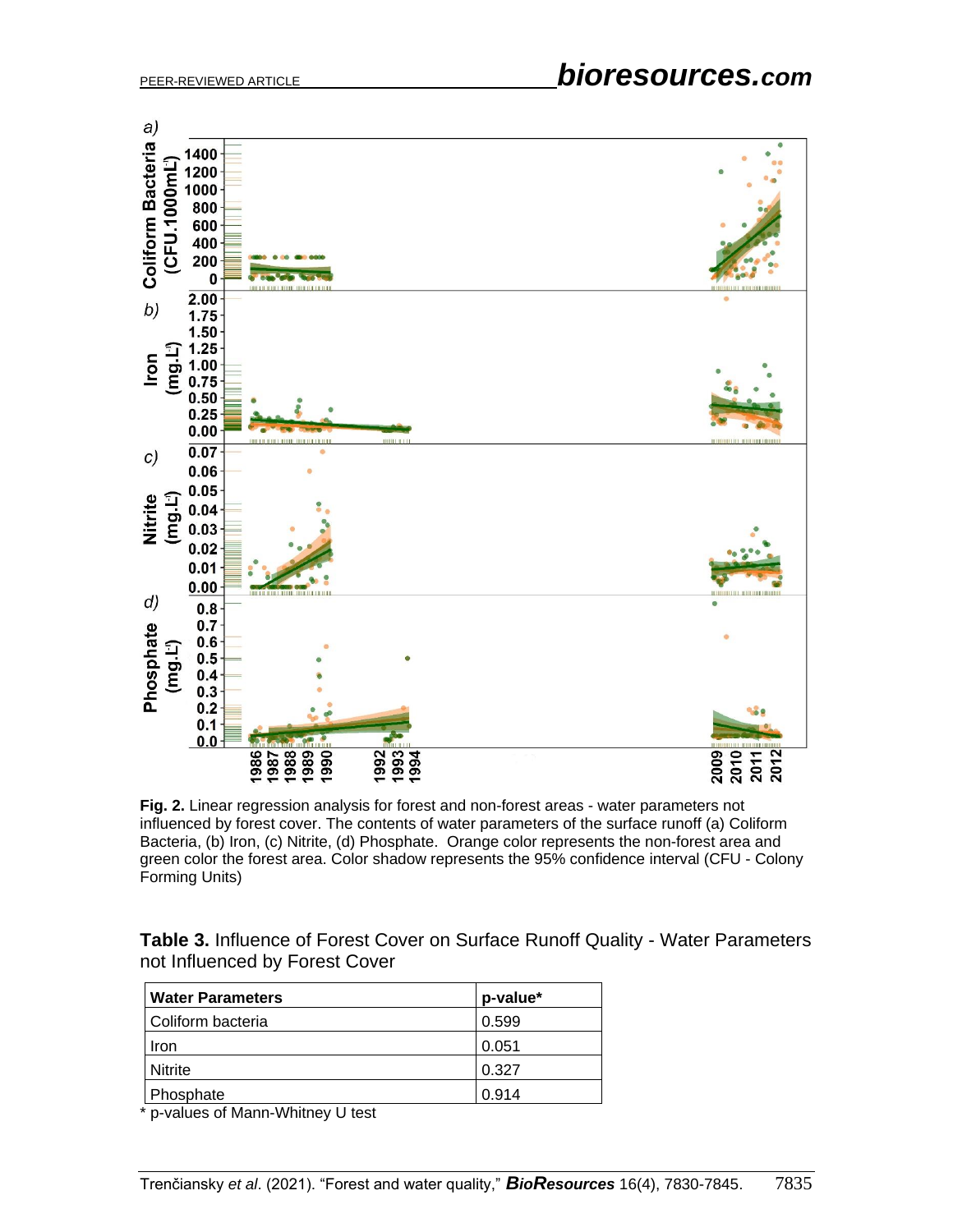#### **Water Parameters Influenced by Forest Cover**

Group 2 consisted of the parameters pH, sulphate, nitrates, and chlorides, which were significantly impacted by forest cover. Water pH was lower in the forested area. The acidity of runoff water in both catchments was higher in the first analysed period (1986- 1994). In the second period (2009 to 2012) in a forest catchment the water pH had a decreasing and in a non-forest catchment an increasing trend. The sulphate content increased significantly over time in the forest catchment and showed a slightly increasing trend in the non-forest catchment.

It was noteworthy that chlorides and nitrates decreased significantly over time in the non-forest catchment. In the second period (2009 to 2012), this difference between forest and non-forest catchments was not obvious. Since 2006, chemical preservatives and fertilizers have not been used in non-forest catchment. Based on the results from this study, forest cover had a significant effect on sulphate content and pH, while changes in agricultural land management resulted in changes in nitrate and chloride levels.



**Fig. 3.** Linear regression analysis for forest and non-forest areas - water parameters influenced by forest cover. The contents of water parameters of the surface runoff (a) Nitrates, (b) Chlorides (c) Sulphate, and (d) ph. Orange color represents the non-forest area and green color the forest area. Color shadow represents the 95% confidence interval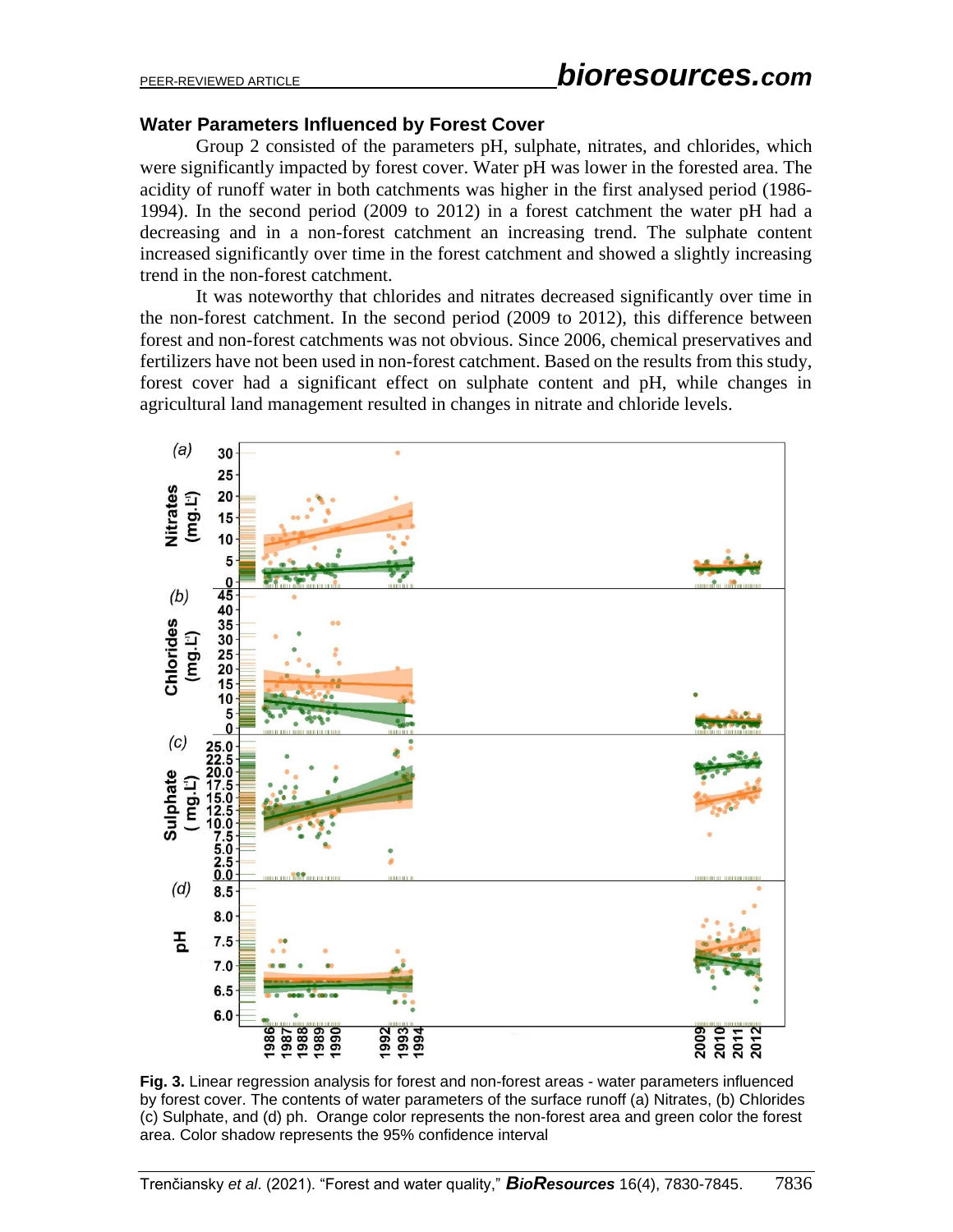**Table 4.** Influence of Forest Cover on Surface Runoff Quality - Water Parameters Influenced by Forest Cover

| <b>Water Parameters</b> | p-value*   |
|-------------------------|------------|
| <b>Nitrates</b>         | $0.000***$ |
| <b>Chlorides</b>        | $0.000***$ |
| Sulphate                | $0.000***$ |
| pH                      | $0.007**$  |

\* p-values of Mann-Whitney U test

There were statistically significant differences between forest and non-forest areas.

| <b>Water Parameters</b> |            | <b>Forest</b> | No-forest  |       |  |
|-------------------------|------------|---------------|------------|-------|--|
|                         | p-value*   | trend         | p-value*   | trend |  |
| <b>Nitrates</b>         | $0.001**$  | yes           | $0.000***$ | yes   |  |
| Chlorides               | $0.000***$ | yes           | $0.000***$ | yes   |  |
| Sulphate                | $0.000***$ | yes           | $0.000***$ | yes   |  |
| рH                      | $0.000***$ | yes           | $0.000***$ | yes   |  |
| Coliform bacteria       | $0.000***$ | yes           | $0.000***$ | yes   |  |
| <b>Iron</b>             | $0.002**$  | yes           | $0.000***$ | yes   |  |
| Nitrite                 | $0.000***$ | yes           | $0.002**$  | yes   |  |
| Phosphate               | $0.011*$   | yes           | 0.094      | no    |  |

**Table 5.** Analysis of Water Parameter Trends - Mann-Kendall Trend Test

\* p-values of Mann-Kendall Trend test

Drinking water quality was determined according to the threshold values of the selected indicators. Table 6 shows the average values of the parameters for each catchment and period; threshold values for drinking water were obtained from Decree no. 247/2017 (Ministry of Health of the SR 2017).

|                            | pH             | $PO43-$      | SO <sub>4</sub> <sup>2</sup> | NO <sub>3</sub> | Cŀ    | Fe   | NO <sub>2</sub> | Coliform<br><b>Bacteria</b> |
|----------------------------|----------------|--------------|------------------------------|-----------------|-------|------|-----------------|-----------------------------|
|                            |                | mg. $L^{-1}$ |                              |                 |       |      |                 | CFU 100 mL <sup>-1</sup>    |
| <b>Forest 1986 to 1990</b> | 6.58           | 0.06         | 12.30                        | 2.75            | 8.26  | 0.13 | 0.01            | 90.44                       |
| Non-forest 1986 to<br>1990 | 6.73           | 0.07         | 11.78                        | 10.76           | 16.02 | 0.07 | 0.01            | 92.05                       |
| Forest 1992 to 1994        | 6.64           | 0.08         | 19.02                        | 3.12            | 2.50  | 0.02 |                 |                             |
| Non-forest 1992 to<br>1994 | 6.74           | 0.09         | 16.73                        | 13.68           | 11.19 | 0.02 |                 |                             |
| Forest 2009 to 2012        | 7.07           | 0.06         | 21.20                        | 3.14            | 2.19  | 0.34 | 0.01            | 403.25                      |
| Non-forest 2009 to<br>2012 | 7.40           | 0.06         | 15.06                        | 3.66            | 2.86  | 0.24 | 0.01            | 513.53                      |
| <b>Forest 1986 to 2012</b> | 6.80           | 0.06         | 16.95                        | 2.95            | 5.04  | 0.21 | 0.01            | 244.91                      |
| Non-forest 1986 to<br>2012 | 7.02           | 0.07         | 13.77                        | 8.08            | 9.65  | 0.14 | 0.01            | 300.19                      |
| <b>Threshold Value</b>     | $6.5 -$<br>9.5 | $\star$      | 250.0                        | 50.0            | 250.0 | 0.20 | 0.50            | 0.00                        |

**Table 6.** Average and Threshold Values of Water Quality Parameters

(CFU - Colony Forming Units)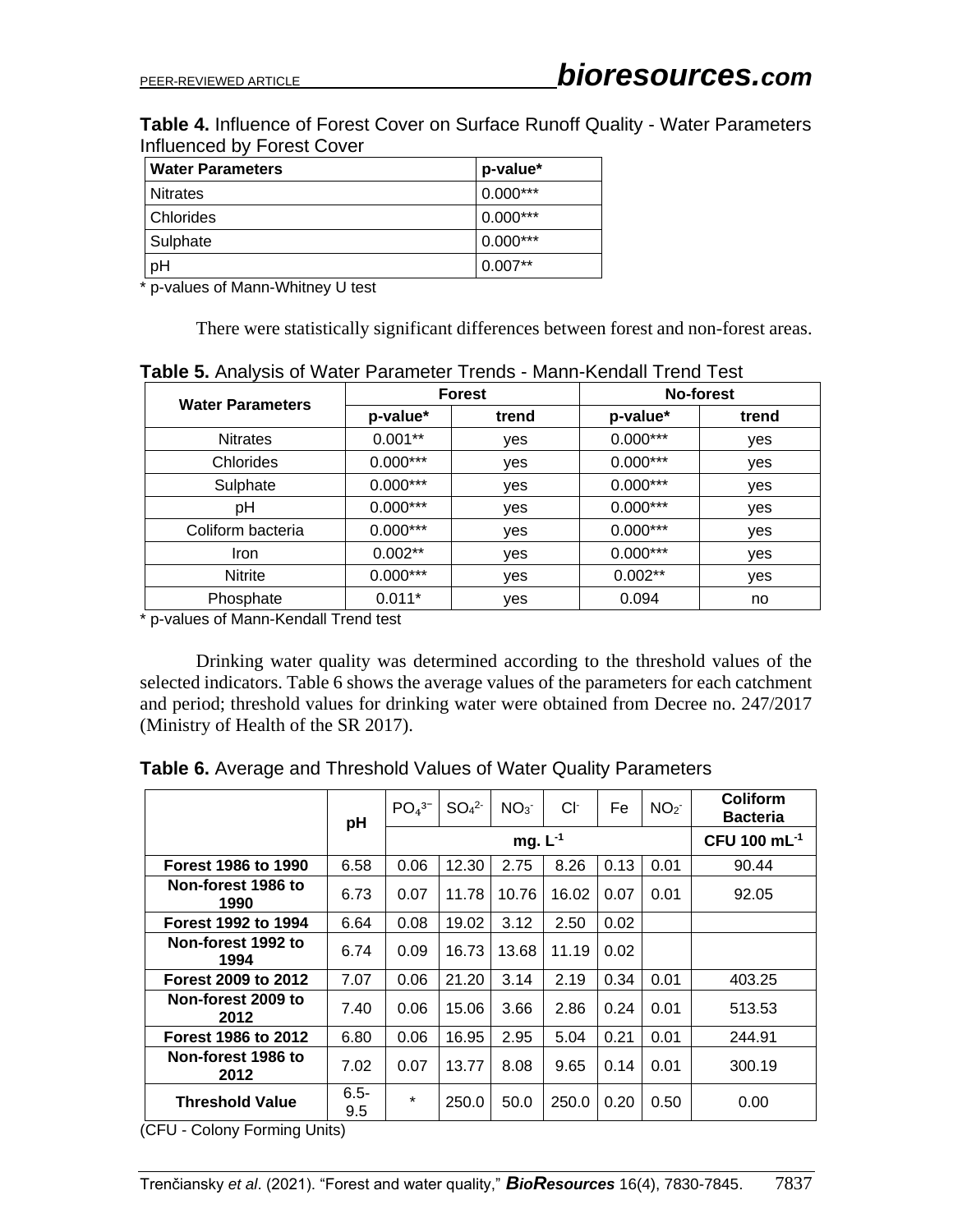All of the experimental parameters studied, with the exception of iron levels and coliform bacteria, met the requirements for drinking water. Water from both catchments could be treated similarly.

# **DISCUSSION**

Out of the eight measured water quality parameters, statistical significance between forested and non-forest catchments was confirmed for four parameters, namely pH, sulphates, chlorides, and nitrates. For these parameters, it was necessary to determine whether the difference was caused by the influence of the forest cover or by potential identified factors (the greening of agriculture in non-forested catchment, improvement of air quality, and manifestations of climate change).

Based on the authors' results, forest cover significantly influenced two water quality parameters: sulphates content and water pH. Acidity of run-off water from the forested catchment was higher than that from the non-forested catchment. According to previous studies, through fall and stemflow have significantly lower pH values than bulk precipitation (Xi *et al.* 2009; Xu *et al.* 2013). In the forest catchment, higher sulphate levels were measured in the run-off water than in the non-forest catchment. In the first experimental period (1986 to 1994), this difference was insignificant, while over time, it increased, and in the second experimental period (2009 to 2012) this difference was significant. This can be explained by the increasing absorption area of forest stands over time. The increase in sulphate concentration is associated with the absorption of sulphur oxides through forest stands, their transformation into sulphates, and the subsequent adsorption from the soil. In the region, horizontal rainfall is frequent, thus increasing this effect. This is also reflected in the increasing trend of the average sulphate concentration in the forest catchment (1986 to 1990: 12.3 mg L<sup>-1</sup>; 1992 to 1994: 19.0 mg L<sup>-1</sup>; and 2009 to 2012: 21.20 mg  $L^{-1}$ ). A slightly increasing trend was also observed in the non-forest catchment (1986 to 1990: 11.8 mg L<sup>-1</sup>; 2009 to 2012: 16.7 mg L<sup>-1</sup>). This increase is related to the gradual reduction of agricultural production, in particular by changing part of arable land to meadows and pastures, thereby increasing the absorption area of the shore forest in the non-forest catchment. The lower pH in the forest catchment can be similarly explained by the combing effect of sulphur oxides through forest stands, with subsequent acidification of the run-off water. The long-term effect of the acidic disposition caused by industrial emissions, especially in the 1980s, resulted in a "limit load on land" (Stachera and Lalkovič 2000). This load increased the acidity of the run-off water during the first period (1986 to 1994). In the 1990s, industrial production was reduced, which significantly reduced sulphur oxides in the atmosphere. In the 1990s, annual  $SO<sub>2</sub>$  emissions in the Slovak Republic exceeded 500,000 tons. In the 1990s, a gradual decline began, and in the second period (2009 to 2012), SO<sup>2</sup> emissions were at the level of 50,000 tons per year, representing a 10-fold decrease (Ministry of Environment of the SR 1999; Statistical Office of the SR 2019). This resulted in a slight increase in the pH value of the run-off water in both catchments (forest catchment: from 6.6 to 7.1; non-forest catchment: from 6.7 to 7.4).

In this study, nitrate and chloride levels confirmed the statistical significance between forested and non-forested areas in the first experimental period (1986 to 1994). This difference can be attributed to the changes in the management of agricultural production in the non-forest catchment. In the 1980s and 1990s, the nitrate content in the non-forest catchment was, on average, four times higher, while the chloride levels were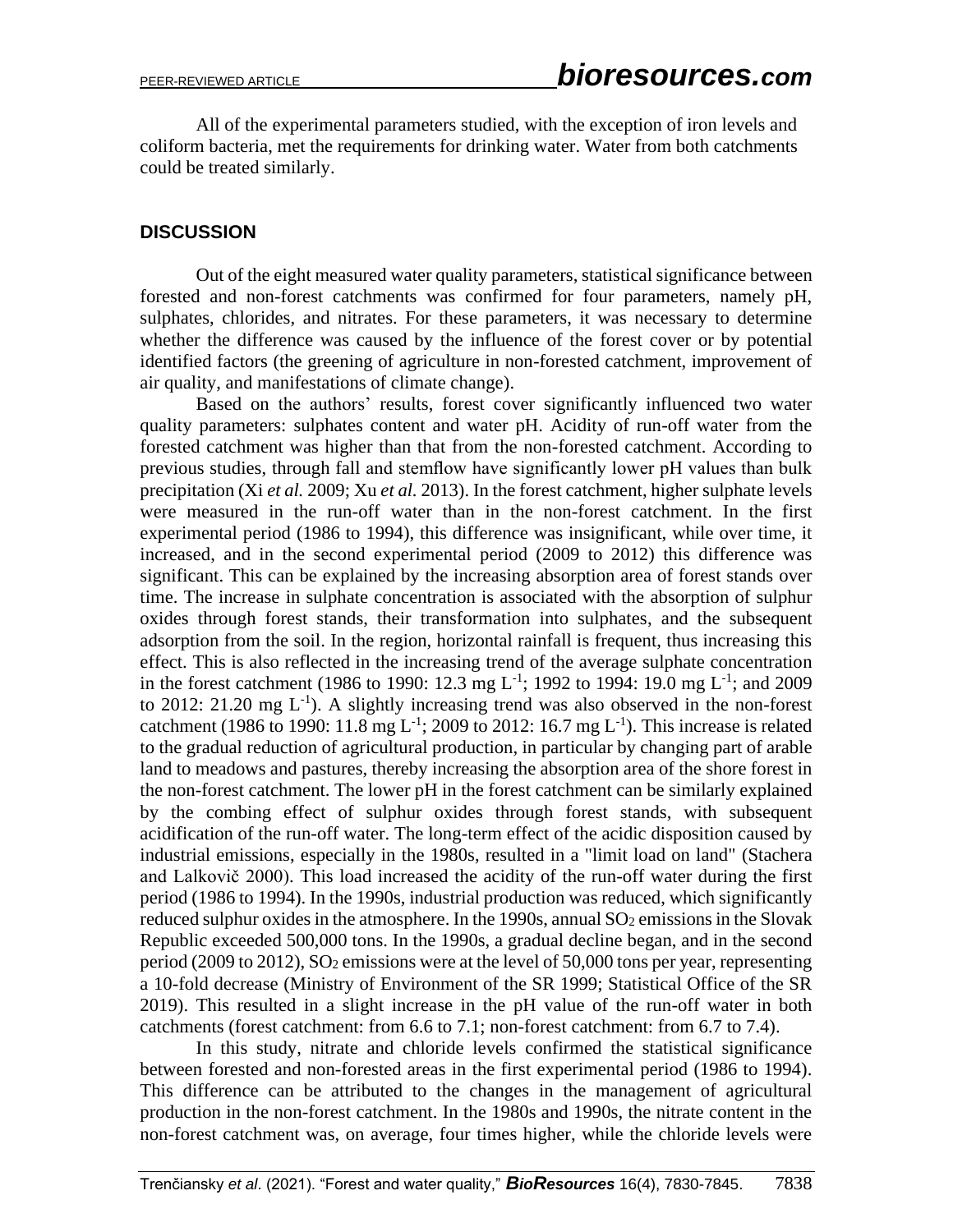five times higher than those in the forest catchment. The concentrations of nitrates and chlorides in the non-forest area were significantly influenced by applying ecological knowledge and practices, such as the exclusion of fertilizers and chemical products since 2006 and the conversion of arable land to meadows and pastures. In the second experimental period (2009 to 2015) the difference was insignificant between forested and non-forested areas. Fiquepron *et al.* (2013) state that meadows and pastures can offer favourable conditions in relation to denitrification and water quality. Effective filters also include hedges and other linear forested areas. The intensification of agricultural production, combined with the use of fertilizers and pesticides, has a key impact on water quality (Stoate *et al.* 2001; Allan 2004; Hering *et al.* 2006; Mahler and Barber 2017). In this study, in the 1980s, an agricultural land manager used an average of 1,000 tons of fertilizer per year, which is almost 0.5 tons per ha. The proportion of nitrogen in fertilizers was almost 100 kg ha<sup>-1</sup>. At the same time, chlorine-containing preservatives were used to protect agricultural crops (Aminex, Gramaxone, Retacel, Agritox). The significant influence of agrarian landscapes on nitrogen has been confirmed *e.g.*, in China (Chen *et al.* 2016), Brazil (de Oliveira *et al.* 2016), and Spain (Álvarez-Cabria *et al.* 2016). Recycling, especially of nitrogen, is important in forest ecosystems. Nitrate levels are therefore low under forest cover (Raulund-Rasmussen *et al.* 2011). Surface runoff from agricultural lands is the main cause of water pollution (Hascic and Wu 2006), and nitrification is greater in an agricultural environment.

For other elements, *e.g.*, nitrites and phosphates, the increased values in the run-off water of the non-forest catchment were not a result of fertilizer use.

Global climate change increases the rate of atmospheric precipitation (Pecho *et al.* 2018). In both catchments, an increase in the elution of nitrogen oxides and phosphates in run-off water in relation to such change has not been confirmed. However, this result is influenced by factors, such as slope and relief, land management, among others.

The increased content of coliform bacteria in the non-forest catchment, most likely as a result of grazing livestock (sheep, cattle) and manure fertilization  $(20 \text{ t} \text{ ha}^{-1} \text{ year}^{-1})$  in parts of the territory (approximately 30%) was not confirmed. Regarding iron levels, forest cover had no significant impact; iron reaches the surface runoff by transport with dissolved organic matter or from geological bedrock and soil.

All water parameters in both catchments, with the exception of coliform bacteria and iron concentration, met the drinking water requirements. Based on the findings for pH and sulphate content, the positive effect of forest cover on air purification could be confirmed. However, the present results suggest that the ecosystem services reported in some earlier works might have been partially over-estimated in terms of contributions of forest cover itself on water quality. When assessing the impact of the forest on water quality, it is necessary to take into account other impacts that operate in the compared area. It is mainly a way of agriculture management. The impact of the greening of agricultural production areas on water quality was more significant than that of the forest cover. The existence of forest in a catchment means the significant elimination of the use of artificial fertilizers or chemical preparations; in the study sites, fertilizers and chemical preservatives were not used in the analysed forest catchment. Forest management in generally less intensive than the management of agricultural areas, with less frequent interventions. Forest management is not neutral in terms of water quality, but many factors tend to attenuate harmful effects, particularly the fact that human interventions are less frequent in this sector than in agriculture (Fiquepron *et al.* 2013). There have been examples of land-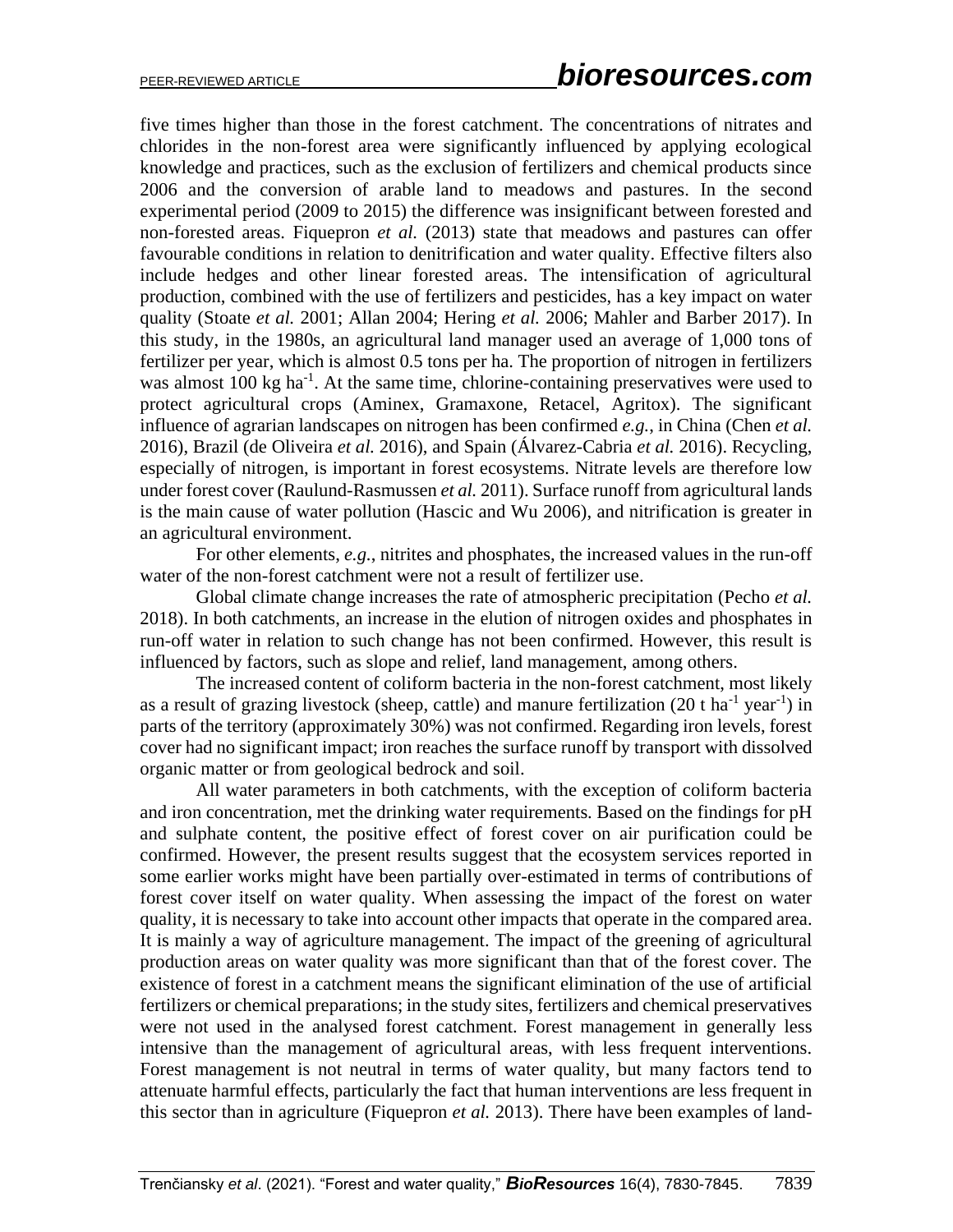use change from agriculture to forestry to promote better water quality (Hunsaker and Levine 1995; Hiscock *et al.* 2007).

Forests moderate climatic extremes, influencing the quantity, timing, thermal regime, and water quality characteristics of stream water (Neary *et al.* 2009). Forested catchments are generally assumed to provide higher quality water in contrast to agricultural and urban catchments. However, this should be tested in various ecological contexts and through the study of multiple variables describing water quality.

# **CONCLUSIONS**

- 1. The results from long-term study in run-off water from forested and non-forest catchments indicated that half of the analyzed water quality parameters confirmed the differences between the catchments. The forest itself affects the amount of sulphates and the pH of the surface runoff. Significant differences in other water quality parameters (nitrates, chlorides) indicate a change in agricultural management.
- 2. The growing trend of sulphates and decreasing pH in the surface runoff in a forested catchment indicates the capture of sulphur oxides by the forest their transformation into sulphates and the subsequent adsorption from the soil. This effect increases with increasing forest stock, respectively absorbed area of the forest stands. The other parameters of water quality were significantly affected by changes in agricultural land management, causing decreases in nitrate and chloride levels.
- 3. A significant reduction in nitrates and chlorides in the second experimental period suggests that greening of agricultural production areas affected the quality of surface runoff more strongly than the presence of a forest cover, most likely because of the reduction in fertilizer use. The existence of the forest as such excludes or significantly eliminates the use of fertilizers and chemical substances that affect water quality.
- 4. The higher water pH in both catchments in the second experimental period reflects the reduction of air pollution by sulphur oxides.
- 5. Regarding the parameter's phosphates, nitrites, iron, and coliform bacteria contents, there was no variance between forested and forest-free areas. Phosphates and nitrites do not appear in increased share in both catchments, which indicates their fixation in the soil. The increased iron content is caused by its transport with dissolved organic matter or from the geological subsoil and soil. Coliform bacteria contents show significant variability and is mainly related to the use of organic fertilizers and the grazing of livestock in non-forest catchment. In a forested catchment the variability is caused by the decomposition of organic matter.
- 6. Run-off water from agricultural catchments with the use of artificial fertilizers and chemical preparations contains an increased content of nitrates and chlorides. After the greening of agriculture production, the water quality in both catchments is comparable. Water from both catchments met the requirements for drinking water (with the exception of iron levels and coliforms).
- 7. In both catchments, an increase in the elution of nitrogen oxides and phosphates in runoff water in relation to increases the rate of atmospheric precipitation has not been confirmed. The added value of the study is the 26-year length of the analyzed period.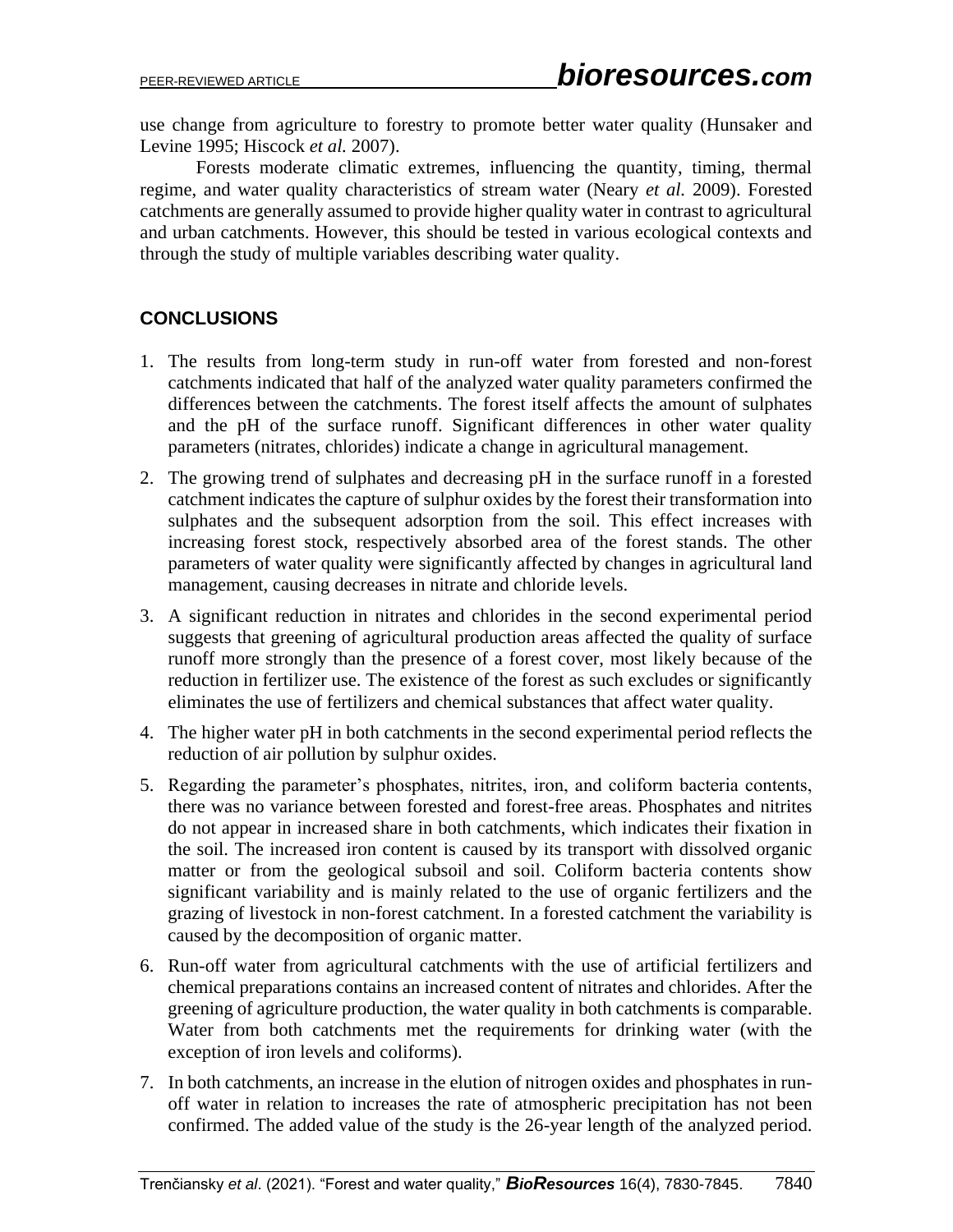Based on changes in trends in water quality parameters, the potential impact of forest on runoff water quality was assessed. At the same time, possible causes of changes in the quality of runoff water in forested and non-forest catchments were identified. Further research will need to analyze, quantify, and evaluate these changes in more detail.

# **ACKNOWLEDGMENTS**

The authors would like to thank the Scientific Grand Agency of the Ministry of Education, Science, Research and Sport of the Slovak Republic, and the Slovak Academy of Science. This paper was elaborated within the framework of Grant project "VEGA 1/0665/20 InnoWaFor: Innovation potential of payments for ecosystem services – Water and Forests". The Slovak Research and Development Agency supported the study under research projects "APVV-18-0347 Climate change and natural hazards impacts: adaptive capacity, and vulnerability of Western Carpatians forest ecosystems", "APVV-19-0612 Modelling the detrimental natural hazards occurrence risk impact on the economic complex forestry - wood processing under conditions of the ongoing climate change" and "APVV-15-0715 Implementation and evaluation analysis of forest policy instruments".

# **REFERENCES CITED**

- Abildtrup, J., and Strange, N. (2000). "The option value of non-contaminated forest watersheds," *Forest Policy and Economics* 1(2), 115-125. [DOI: 10.1016/S1389-](https://doi.org/10.1016/S1389-9341(99)00005-2) [9341\(99\)00005-2](https://doi.org/10.1016/S1389-9341(99)00005-2)
- Allan, J. D. (2004). "Landscapes and riverscapes: The influence of land use on stream ecosystems," *Annual Review of Ecology Evolution and Systematics* 35, 257-284. DOI: [10.1146/annurev.ecolsys.35.120202.110122](https://doi.org/10.1146/annurev.ecolsys.35.120202.110122)
- Álvarez-Cabria, M., Barquín, J., and Peñas, F. J. (2016). "Modelling the spatial and seasonal variability of water quality for entire river networks: Relationships with natural and anthropogenic factors," *Science of The Total Environment* 545, 152-162. DOI: 10.1016/j.scitotenv.2015.12.109
- Amatya, D. M., Skaggs, R. W., Gilliam, J. W., and Hughes, J. H. (2003). "Effects of orifice-weir outlet on hydrology and water quality of a drained forested watershed," *Southern Journal of Applied Forestry* 27(2), 130-142. DOI: 10.1093/sjaf/27.2.130
- Baillie, B. R., and Neary, D. G. (2015). "Water quality in New Zealand's planted forests: A review," *New Zealand Journal of Forestry Science* 45(1), article no. 7. DOI: 10.1186/s40490-015-0040-0
- Bennett, E. M., Carpenter, S. R., and Caraco, N. F. (2001). "Human impact on erodable phosphorus and eutrophication: A global perspective: Increasing accumulation of phosphorus in soil threatens rivers, lakes, and coastal oceans with eutrophication," *BioScience* 51(3), 227-234. DOI: [10.1641/0006-](https://doi.org/10.1641/0006-3568(2001)051%5b0227:HIOEPA%5d2.0.CO;2) [3568\(2001\)051\[0227:HIOEPA\]2.0.CO;2](https://doi.org/10.1641/0006-3568(2001)051%5b0227:HIOEPA%5d2.0.CO;2)
- Brauman, K. A., Daily, G. C., Duarte, T. K., and Mooney, H. A. (2007). "The nature and value of ecosystem services: An overview highlighting hydrologic services," *Annual Review of Environment and Resources* 32, 67-98. DOI: 10.1146/annurev.energy.32.031306.102758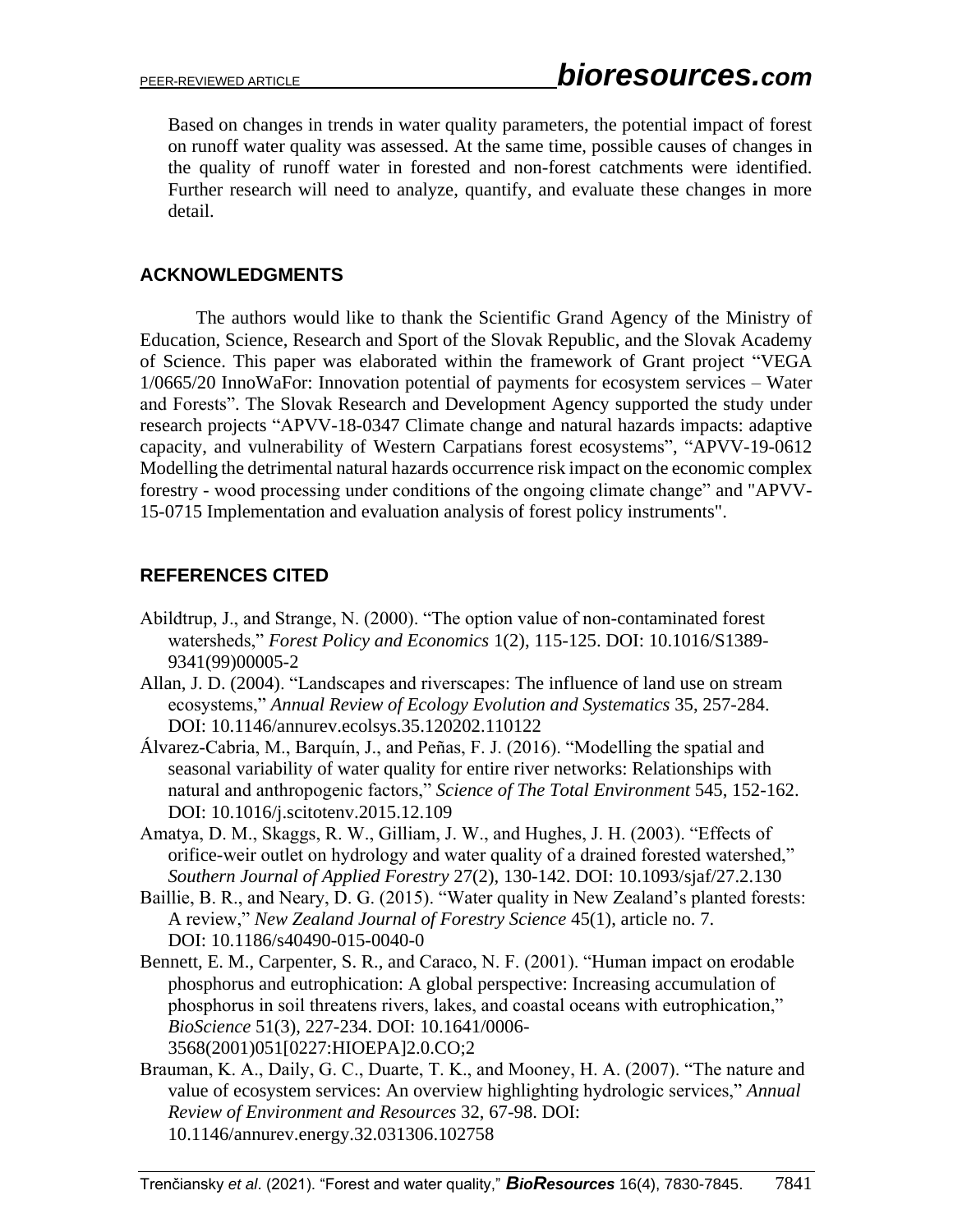- Čaboun, V., Tutka, J., Moravčík, M., Kovalčík, M., Sarvašová, Z., Schwarz, M., and Zemko, M. (2010). *Uplatňovanie funkcií lesa v krajine [Application of Forest Functions in the Landscape]*, Národné Lesnícke Centrum vo Zvolene, Zvolen, Slovakia.
- Carr, G. M., and Neary, J. P. (2008). *Water Quality for Ecosystem and Human Health*, UNEP/Earthprint, Burlington, Ontario, Canada.
- Carvalho‐Santos, C., Nunes, J. P., Monteiro, A. T., Hein, L., and Honrado, J. P. (2016). "Assessing the effects of land cover and future climate conditions on the provision of hydrological services in a medium‐sized watershed of Portugal," *Hydrological Processes* 30(5), 720-738. DOI: 10.1002/hyp.10621
- Chen, Q., Mei, K., Dahlgren, R. A., Wang, T., Gong, J., and Zhang, M. (2016). "Impacts of land use and population density on seasonal surface water quality using a modified geographically weighted regression," *Science of The Total Environment* 572, 450- 466. DOI: 10.1016/j.scitotenv.2016.08.052
- Diamond, J. (2005). *Collapse – How Societies Choose to Fail or Succeed*, Viking Press, New York, NY, USA.
- Dudley, N., and Stolton, S. (2003). *Running Pure: The Importance of Forest Protected Areas to Drinking Water*, World Bank/WWF Alliance for Forest Conservation and Sustainable Use, Glad, Switzerland.
- Ernst, C., Gullick, R., and Nixon, K. (2004). "Conserving forests to protect water," *Opflow* 30(5), 1-7. DOI: 10.1002/j.1551-8701.2004.tb01752.x
- Feller, M. C. (2005). "Forest harvesting and streamwater inorganic chemistry in western north America: A review 1," *JAWRA Journal of the American Water Resources Association* 41(4), 785-811. DOI: 10.1111/j.1752-1688.2005.tb04464.x
- Fiquepron, J., Garcia, S., and Stenger, A. (2013). "Land use impact on water quality: Valuing forest services in terms of the water supply sector," *Journal of Environmental Management* 126, 113-121. DOI: 10.1016/j.jenvman.2013.04.002
- Foley, J. A., DeFries, R., Asner, G. P., Barford, C., Bonan, G., Carpenter, S. R., Chapin, F. S., Coe, M. T., Daily, G. C., and Gibbs, H. K. (2005). "Global consequences of land use," *Science* 309(5734), 570-574. DOI: 10.1126/science.1111772
- Gergel, S. E. (2005). "Spatial and non-spatial factors: When do they affect landscape indicators of watershed loading?," *Landscape Ecology* 20(2), 177-189. DOI: 10.1007/s10980-004-2263-y
- Giri, S., and Qiu, Z. (2016). "Understanding the relationship of land uses and water quality in Twenty First Century: A review," *Journal of Environmental Management* 173, 41-48. DOI: 10.1016/j.jenvman.2016.02.029
- Hamilton, L. S., Dudley, N., Greminger, G., Hassan, N., Lamb, D., Stolton, S., and Tognetti, S. (2008). *Forests and Water: A Thematic Study Prepared in the Framework of the Global Forests Resources Assessment 2005*, Food and Agriculture Organization, Rome, Italy.
- Hascic, I., and Wu, J. (2006). "Land use and watershed health in the United States," *Land Economics* 82(2), 214-239. DOI: 10.3368/le.82.2.214
- Helsel, D. R., and Hirsch, R. M. (1992). *Statistical Methods in Water Resources*, Vol. 49, Elsevier.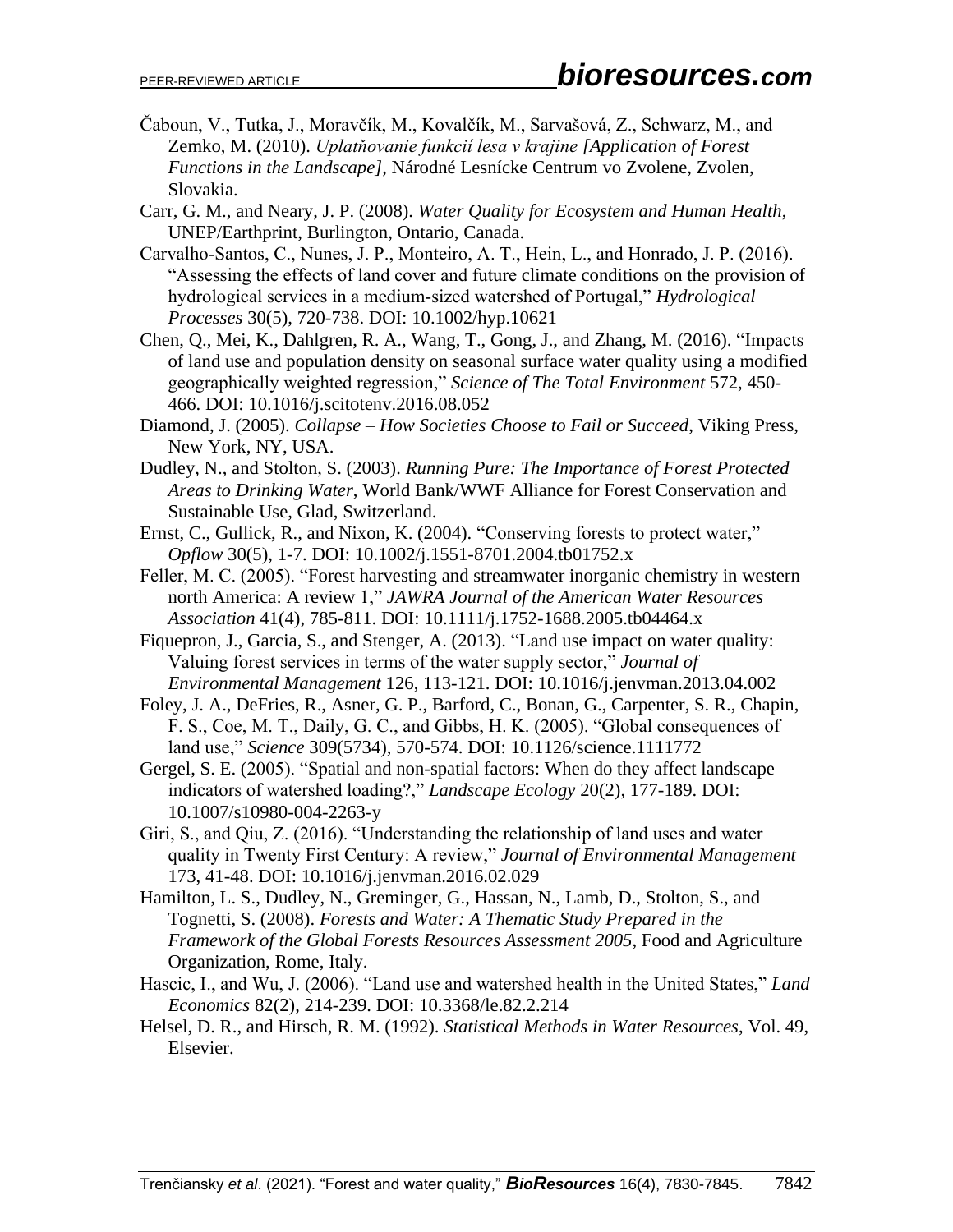- Hering, D., Johnson, R. K., Kramm, S., Schmutz, S., Szoszkiewicz, K., and Verdonschot, P. F. M. (2006). "Assessment of European streams with diatoms, macrophytes, macroinvertebrates and fish: A comparative metric-based analysis of organism response to stress," *Freshwater Biology* 51(9), 1757-1785. DOI: 10.1111/j.1365- 2427.2006.01610.x
- Hiscock, K., Lovett, A., Saich, A., Dockerty, T., Johnson, P., Sandhu, C., Sünnenberg, G., Appleton, K., Harris, B., and Greaves, J. (2007). "Modelling land-use scenarios to reduce groundwater nitrate pollution: the European Water4All project," *Quarterly Journal of Engineering Geology and Hydrogeology* 40(4), 417-434. DOI: 10.1144/1470-9236/07-054
- Hunsaker, C. T., and Levine, D. A. (1995). "Hierarchical approaches to the study of water quality in rivers," *BioScience* 45(3), 193-203. DOI: 10.2307/1312558
- Jussy, J.-H., Koerner, W., Dambrine, É., Dupouey, J.-L., and Benoît, M. (2002). "Influence of former agricultural land use on net nitrate production in forest soils," *European Journal of Soil Science* 53(3), 367-374. DOI: 10.1046/j.1365- 2389.2002.00468.x
- Klinda, J., Mičík, T., Némethová, M., and Slámková, M. (2016). *Environemntálna Regionalizácia Slovenskej Republiky 2016 [Environmental Regionalisation of the Slovak Republic 2016]*, Ministry of Environment of the Slovak Republic and Slovak Environment Agency, Bratislava, Slovakia.
- Liu, W., Zhang, Q., and Liu, G. (2012). "Influences of watershed landscape composition and configuration on lake‐water quality in the Yangtze River basin of China," *Hydrological Processes* 26(4), 570-578. DOI: 10.1002/hyp.8157
- Mahler, R. L., and Barber, M. E. (2017). "Using benthic macro invertebrates to assess water quality in 15 watersheds in the Pacific Northwest, USA," *International Journal of Sustainable Development and Planning* 12(1), 51-60. DOI: 10.2495/SDP-V12-N1- 51-60
- McBroom, M. W., Beasley, R. S., Chang, M., and Ice, G. G. (2008). "Storm runoff and sediment losses from forest clearcutting and stand re‐establishment with best management practices in East Texas, USA," *Hydrological Processes: An International Journal* 22(10), 1509-1522. DOI: 10.1002/hyp.6703
- Ministry of Environment of the SR (1999). *State of the Environment Report of the Slovak Republic 1999*, Bratislava, Slovakia.
- Ministry of Health of the SR (2017). *Decree of the Ministry of Health of the Slovak Republic No. 247/2017 Collection of Laws, Dated 9 October 2017, Laying Down Details of Drinking Water Quality, Drinking Water Quality Control, Monitoring and Risk Management of Drinking Water Supply*, Ministry of Health of the SR, Bratislava, Slovakia.
- Moreno‐Mateos, D., Mander, Ü., Comín, F. A., Pedrocchi, C., and Uuemaa, E. (2008). "Relationships between landscape pattern, wetland characteristics, and water quality in agricultural catchments," *Journal of Environmental Quality* 37(6), 2170-2180. DOI: 10.2134/jeq2007.0591
- Neary, D. G., Ice, G. G., and Jackson, C. R. (2009). "Linkages between forest soils and water quality and quantity," *Forest Ecology and Management* 258(10), 2269-2281. DOI: 10.1016/j.foreco.2009.05.027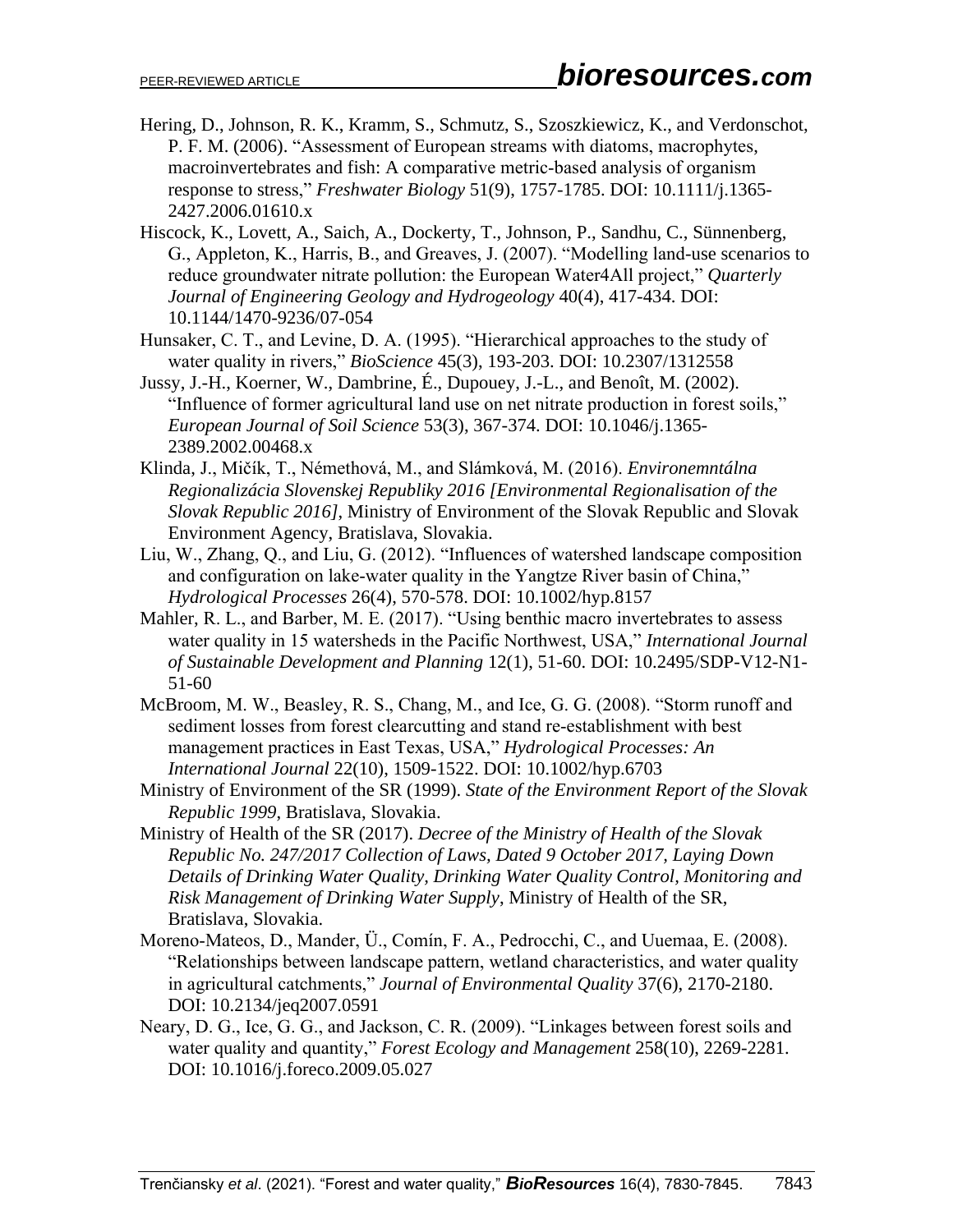- de Oliveira, L. M., Maillard, P., and de Andrade Pinto, É. J. (2016). "Modeling the effect of land use/land cover on nitrogen, phosphorous and dissolved oxygen loads in the Velhas River using the concept of exclusive contribution area," *Environmental Monitoring and Assessment* 188(6), Article Number 333. DOI: 10.1007/s10661-016- 5323-2
- Pecho, J., Markovič, L., Faško, P., and Madara, M. (2018). *Výdatnosť Atmosférických Zrážok na Slovensku sa Zvyšuje [The Yield of Atmospheric Precipitation in Slovakia is Increasing]*, Slovak Hydrometeorological Institute Bratislava, (http://www.shmu.sk/sk/?page=2049&id=932), Accessed 30 Oct 2020.
- Raulund-Rasmussen, K., Hansen, K., Katzensteiner, K., Loustau, D., de Jong, J., Gundersen, P., Humphrey, J. W., Ravn, H. P., and Klimo, E. (2011). *Synthesis Report on Impact of Forest Management on Environmental Services* (EFI Technical Report 56), EFI, Joensuu, Finland.
- Robinson, M., and Cosandey, C. (2011). "Water resources depend on vegetation cover and land use," in: *Water for Forests and People in the Mediterranean Region*, Y. Birot, Y., C. Gracia, M. Palahi, (eds.), EFI, Joensuu, Finland, pp. 59-63.
- Snyder, M. N., Goetz, S. J., and Wright, R. K. (2005). "Stream health rankings predicted by satellite derived land cover metrics," *JAWRA Journal of the American Water Resources Association* 41(3), 659-677. DOI: 10.1111/j.1752-1688.2005.tb03762.x
- Stachera, J., and Lalkovič, M. (2000). "Vplyv lesnatosti povodia na chemizmus odtekajúcej vody [Influence of forested catchment areas on runoff water chemistry]," *Lesnícky časopis-Forestry Journal* 46(2), 187-201.
- Statistical Office of the SR (2019). *Environment of the SR (Selected Indicators in 2014 – 2018)*, Statistical Office of the SR, Bratislava, Slovakia.
- Stoate, C., Boatman, N. D., Borralho, R. J., Carvalho, C. R., De Snoo, G. R., and Eden, P. (2001). "Ecological impacts of arable intensification in Europe," *Journal of Environmental Management* 63(4), 337-365. DOI: 10.1006/jema.2001.0473
- Sukhdev, P., Wittmer, H., Schröter-Schlaack, C., Nesshöver, C., Bishop, J., Brink, P., Gundimeda, H., Kumar, P., and Simmons, B. (2010). *The Economics of Ecosystems and Biodiversity: Mainstreaming the Economics of Nature: A Synthesis of the Approach, Conclusions and Recommendations of TEEB*, UNEP, Ginebra (Suiza), Switzerland.
- Tong, S. T. Y., and Chen, W. (2002). "Modeling the relationship between land use and surface water quality," *Journal of Environmental Management* 66(4), 377-393. DOI: 10.1006/jema.2002.0593
- Uuemaa, E., Roosaare, J., and Mander, Ü. (2007). "Landscape metrics as indicators of river water quality at catchment scale," *Hydrology Research* 38(2), 125-138. DOI: 10.2166/nh.2007.002
- Whitehead, P. G., and Robinson, M. (1993). "Experimental basin studies—An international and historical perspective of forest impacts," *Journal of Hydrology* 145(3–4), 217-230. DOI: 10.1016/0022-1694(93)90055-E
- Willis, K. G. (2002). "Benefits and costs of forests to water supply and water quality," *Social and Environmental Benefits of Forestry Phase* 2 (Report to Forestry Commision), Centre for Research in Environmental Appraisal & Management University of Newcastle, Newcastle, UK.